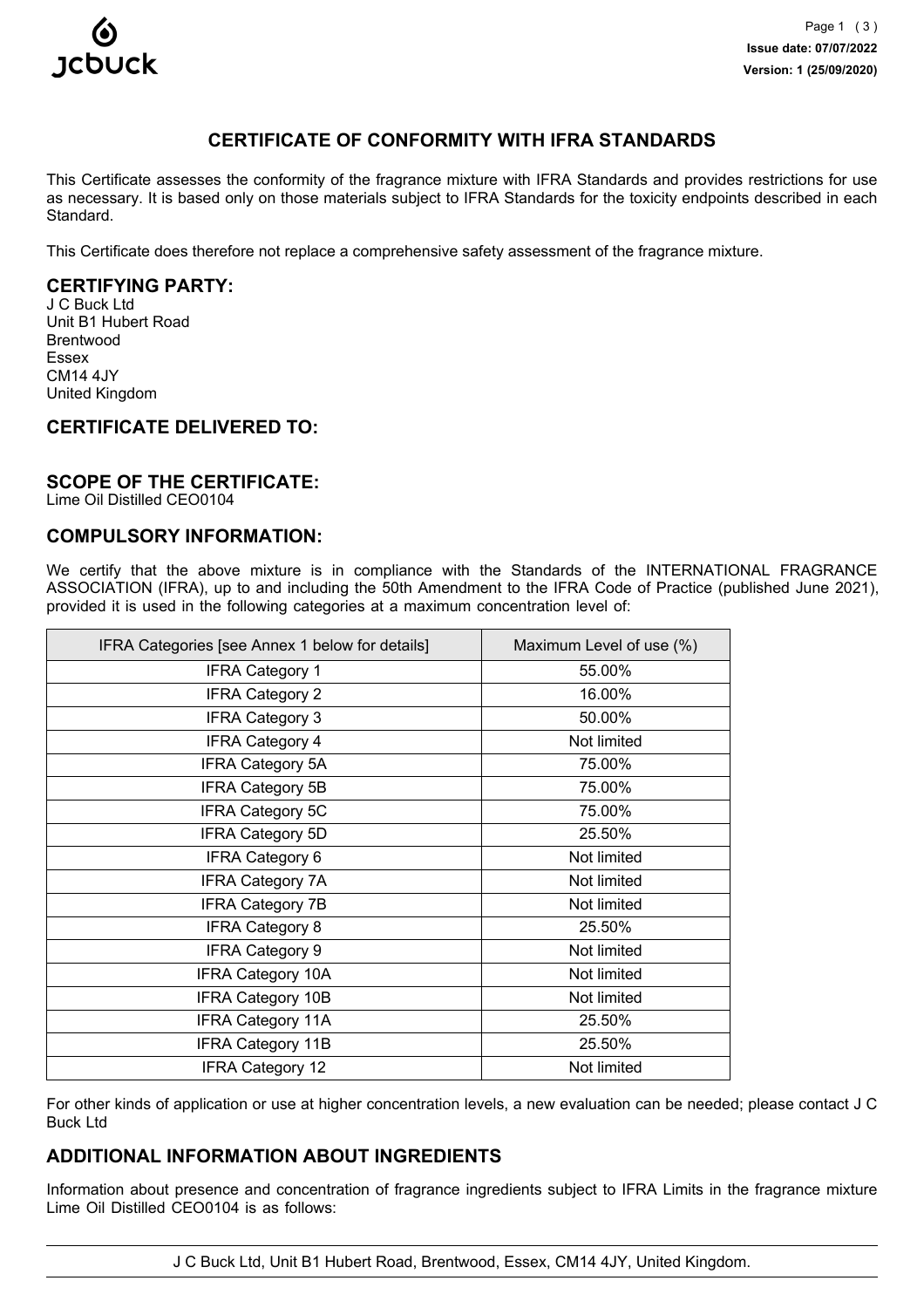

| Materials with an IFRA limit: | $CAS$ number(s): | Concentration (%) in the<br>tragrance mixture |
|-------------------------------|------------------|-----------------------------------------------|
| Citral                        | 5392-40-5        | 0.2000%                                       |

Regulatory Affairs Department